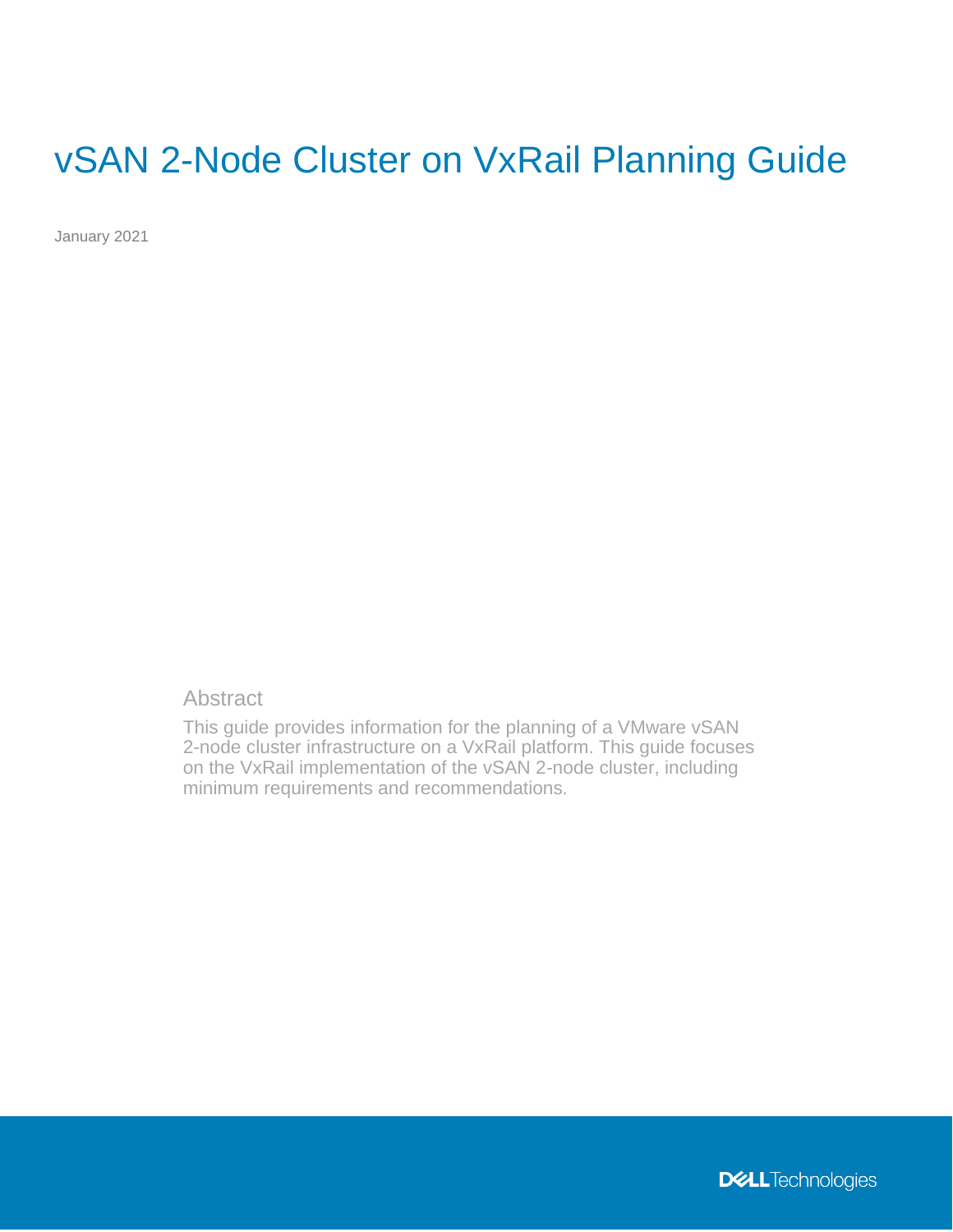#### Copyright

The information in this publication is provided as is. Dell Inc. makes no representations or warranties of any kind with respect to the information in this publication, and specifically disclaims implied warranties of merchantability or fitness for a particular purpose.

Use, copying, and distribution of any software described in this publication requires an applicable software license.

Copyright © 2021 Dell Inc. or its subsidiaries. All Rights Reserved. Dell Technologies, Dell, EMC, Dell EMC and other trademarks are trademarks of Dell Inc. or its subsidiaries. Intel, the Intel logo, the Intel Inside logo and Xeon are trademarks of Intel Corporation in the U.S. and/or other countries. Other trademarks may be trademarks of their respective owners. Published in the USA 01/21.

Dell Inc. believes the information in this document is accurate as of its publication date. The information is subject to change without notice.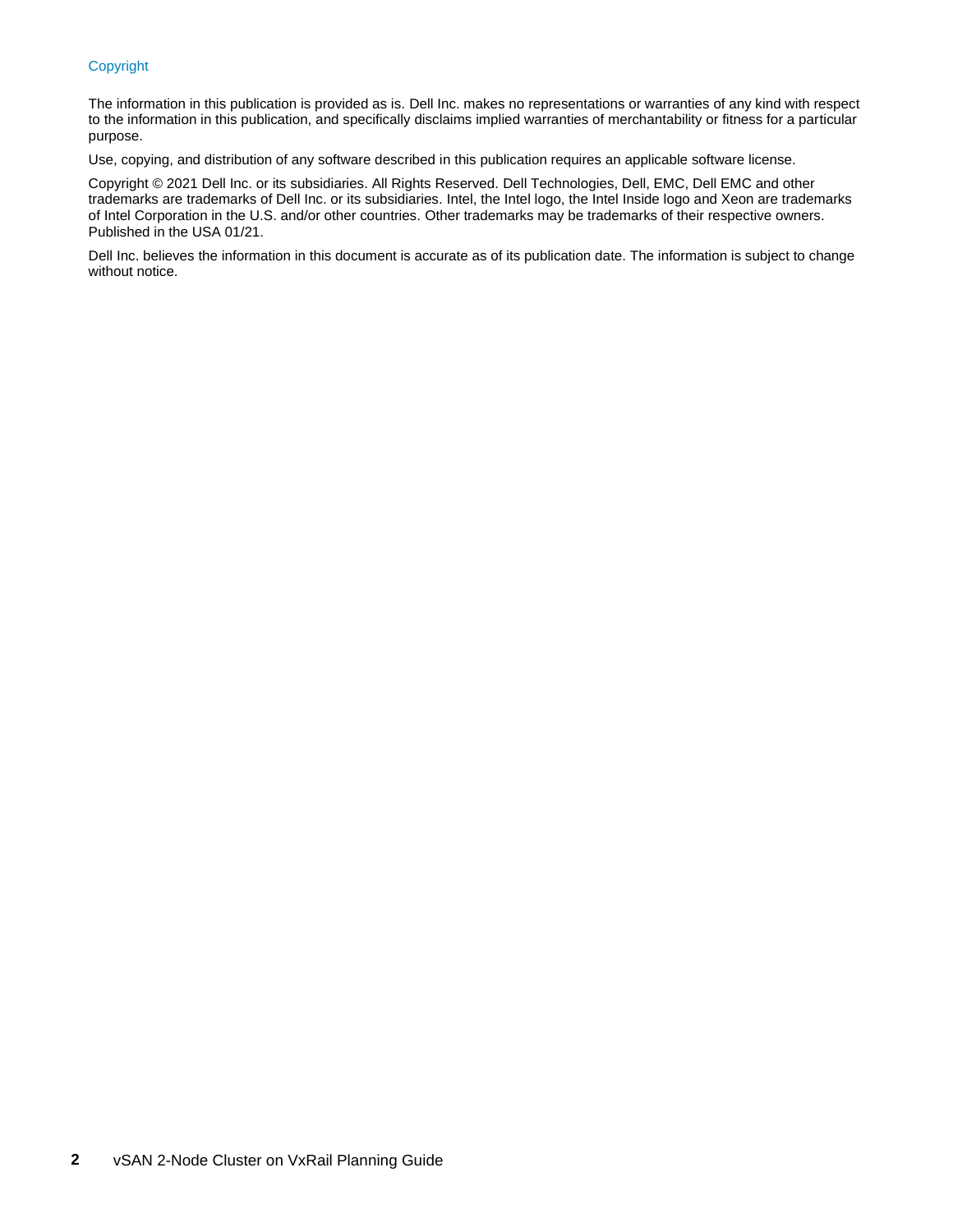## **Contents**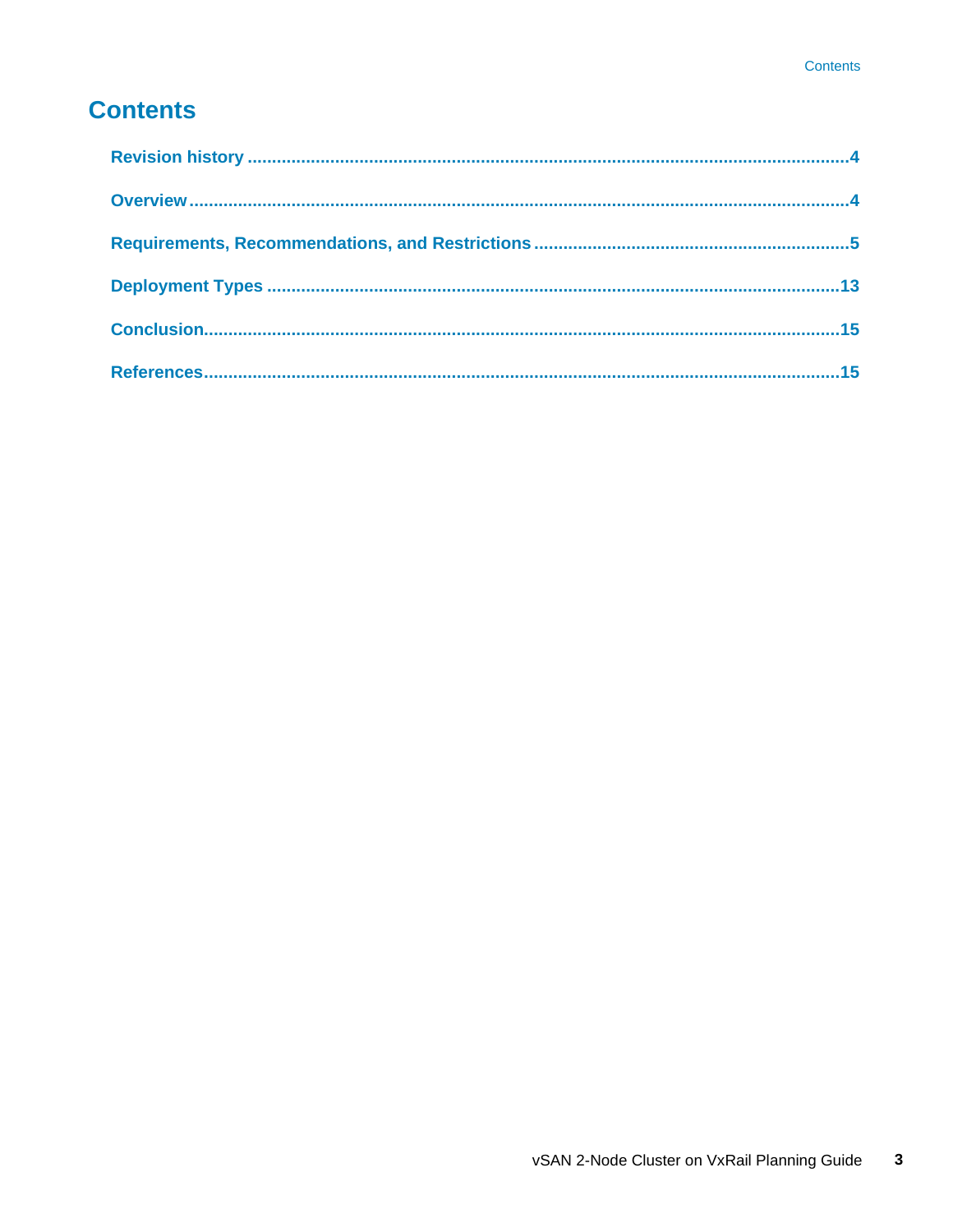## <span id="page-3-0"></span>**Revision history**

| Date             | <b>Description</b>                                                     |
|------------------|------------------------------------------------------------------------|
| June 2019        | Removed Remote or Branch Office (ROBO) licensing requirement           |
| March 2020       | Updated to support switch changes made in VxRail v4.7.410              |
| May 2020         | Updated to support VxRail v7.0                                         |
| <b>July 2020</b> | Updated to add D-series to the supported hardware section              |
| November 2020    | <b>Updated NIC requirements</b>                                        |
| January 2021     | Support for 2+ nodes in 7.0.130, added hardware, updated LCM statement |

## <span id="page-3-1"></span>**Overview**

VMware vSAN 2-node cluster is a configuration that is implemented in environments where a minimal configuration is a key requirement.

VxRail v4.7.100 was the first release to support the vSAN 2-node cluster with directconnect configuration. Starting with VxRail v4.7.410, vSAN 2-node cluster with switch configuration is also supported.

**Note**: A minimum of four ports are required for both configurations.

This guide provides information for the planning of a vSAN 2-node cluster infrastructure on a VxRail platform. This guide focuses on the VxRail implementation of the vSAN 2 node cluster, including minimum requirements and recommendations.

For detailed information about VMware vSAN 2-node cluster architecture and concepts, see the **VMware vSAN 2-Node Guide**.

A VMware vSAN 2-node cluster on VxRail consists of a cluster with two VxRail nodes, and a Witness host deployed as a virtual appliance. The VxRail cluster is deployed and managed by VxRail Manager and VMware vCenter Server. **Introduction**

> A vSAN 2-node configuration is very similar to a stretched-cluster configuration. If there is a failure, the Witness host is the component that provides quorum for the two data nodes. As in a stretched-cluster configuration, the requirement for one Witness per cluster still applies.

> Unlike a stretched cluster, the vCenter Server and the Witness host are typically located in a main data center, as shown in Figure 1. The two vSAN data nodes are typically deployed in a remote location. Even though the Witness host can be deployed at the same site as the data nodes. The most common deployment for multiple 2-node clusters is to have multiple Witnesses hosted in the same management cluster as the vCenter Server. This deployment optimizes the infrastructure cost by sharing the vSphere licenses and the management hosts.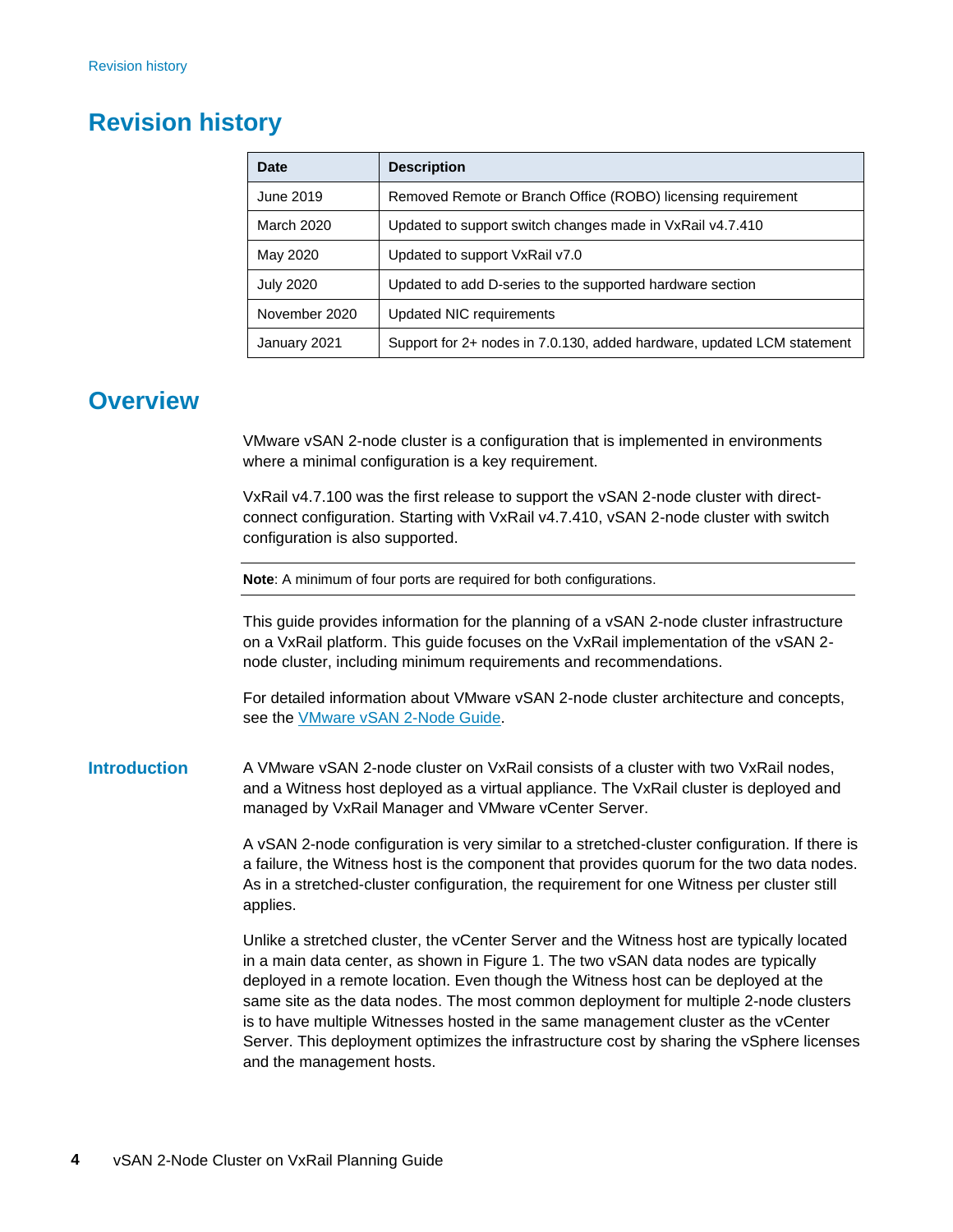This design is facilitated by the low bandwidth that is required for the communication between data nodes and the Witness.

A vSAN 2-node configuration maintains the same high availability characteristics as a regular cluster. Each physical node is configured as a vSAN fault domain. This means that the virtual machines can have one copy of data on each fault domain. If a node or a device fails, the virtual machine remains accessible through the alternate replica and Witness components.

When the failed node is restored, the Distributed Resource Scheduler (DRS) automatically rebalances the virtual machines between the two nodes. DRS is not required but highly recommended. It requires a vSphere Enterprise edition license or higher.

## <span id="page-4-0"></span>**Requirements, Recommendations, and Restrictions**

#### **VxRail hardware**

The vSAN 2-node configuration is supported using the VxRail D560/F, E560, E560F/N, E665/F/N, P570/F, P675F, V570/F, and S570 appliances. The systems can be configured with the following Network Daughter Cards:

Starting with 7.0.100, 25 GbE is supported.

VxRail earlier than 7.0.010:

- 4 x 10 GbE
- $\bullet$  2 x 1 GbE + 2 x 10 GbE

VxRail 7.0.010:

- 4 x 10 GbE
- 2 x 1 GbE + 2 x 10 GbE
- Customer-Supplied VDS (still requires four ports).

VxRail 7.0.100:

- 4 x 10 GbE
- 2 x 1 GbE + 2 x 10 GbE
- 4 x 25 GbE (2 x 25 GbE on NDC + 2 x 25 GbE on PCIe)
- Customer-Supplied VDS (still requires four ports).

|                                        | $\mathcal{M}$ become a $\Omega$ and an $\Omega$ and an expected in a subsequently of                                                                |
|----------------------------------------|-----------------------------------------------------------------------------------------------------------------------------------------------------|
| <b>VMware vCenter</b><br><b>Server</b> | The vSAN 2-node cluster must be connected to an external vCenter Server at the time of<br>its deployment. VxRail-supplied vCenter is not supported. |
| version                                | VxRail v4.7.410 or later supports the vSAN 2-node cluster with switch configuration.                                                                |
| <b>VxRail software</b>                 | VxRail v4.7.100 or later supports the vSAN 2-node cluster with direct-connect configuration.                                                        |

• VMware vCenter Server version requirements: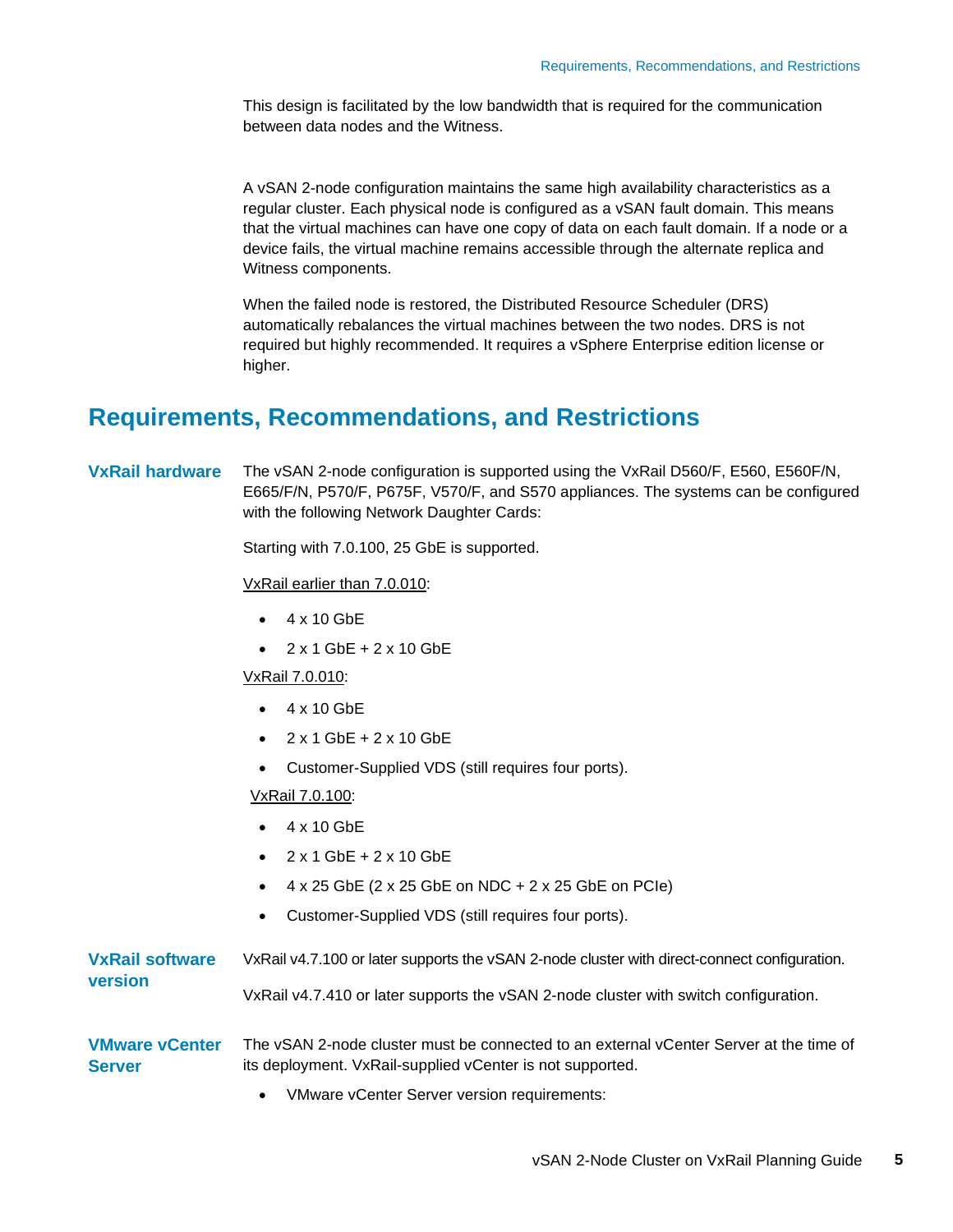- Version 6.7u1 or later is required for 2-node cluster with direct-connect configuration.
- Version 6.7u3 or later is required for switch configurations.
- The vCenter Server must be deployed before the deployment of the 2-node cluster.
- vCenter Server cannot be deployed on the 2-node cluster.

### **Witness virtual appliance**

VMware supports both physical ESXi hosts and a virtual appliance as a vSAN Witness host. VxRail v4.7.100 supports using the vSAN Witness virtual appliance as a vSAN Witness host only. The Witness virtual appliance does not consume extra vSphere licenses and does not require a dedicated physical host.

**Note**: The Witness ESXi OVA host deploys a Virtual Standard witness Switch (vSS). See the VMware documentation for more details.

#### **Software version**

- vSAN Witness appliance version 6.7u1 or later is required.
- Witness appliance must be at the same vSAN version as the ESXi hosts.
- The vSphere license is included and hard-coded in the Witness virtual appliance.

### **Installation**

- The Witness appliance must be installed, configured, and added to vCenter inventory before the vSAN 2-node cluster on VxRail deployment.
- The Witness appliance must have connectivity to both vSAN nodes.
- The Witness vSAN traffic must be on a different vLAN than the data nodes witness traffic.
- The Witness appliance must be managed by the same vCenter Server that is managing the 2-node cluster.

In VxRail earlier than v7.0.100, a Witness appliance can only be connected to one vSAN 2-node cluster. In v7.0.100 and later, a single witness can support up to 64 2-node clusters.

- The Witness can run in the same physical site as the vSAN data nodes. However, it cannot be placed in the 2-node cluster to which it provides quorum.
- The general recommendation is to place the vSAN Witness host in a different data center, such as a main data center or a cloud provider.
- It is possible to deploy the Witness appliance on another 2-node cluster, but it is not recommended. A VMware RPQ is required for this solution design.
- Switched configurations require all four ports to be connected to the switches.

### **Sizing**

There are three typical sizes for a witness appliance that can be selected during deployment: Tiny, normal, and large. Each option has different requirements for compute, memory, and storage. Select the appropriate size from the deployment drop-down menu.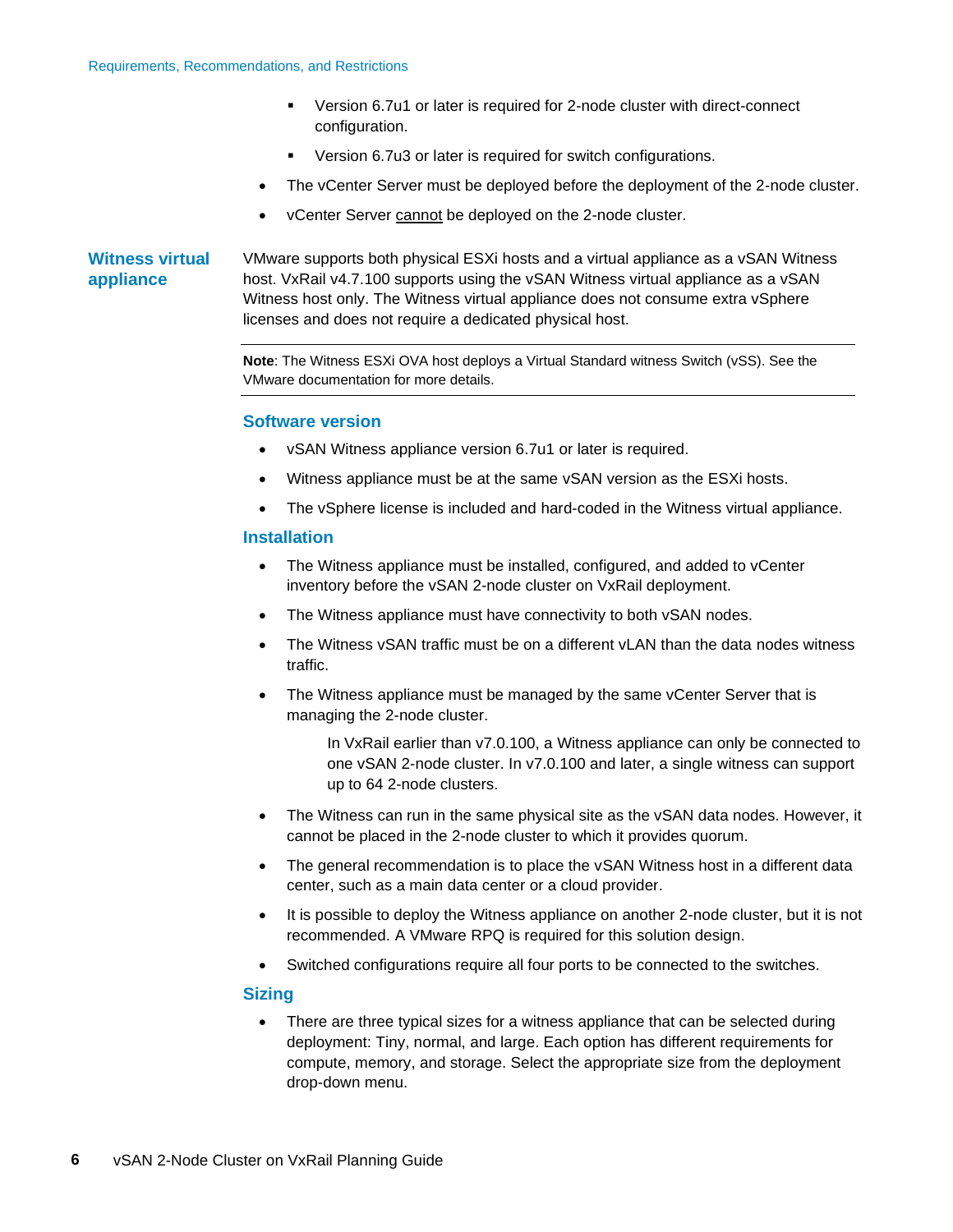- The general recommendation is to use the normal size. However, 2-node clusters with up to 25 VMs are good candidates for the "Tiny" option because they are less likely to reach or exceed 750 components.
	- Each storage object is deployed on vSAN as a RAID tree and each leaf of the tree is said to be a component. For instance, when we deploy a VMDK with a RAID 1 mirror, we will have a replica component in one host and another replica component in another host. The number of stripes that are used has an effect. For example, if using two stripes we will have two replica components in each host.
- Physical network In releases earlier than 4.7.410, the two vSAN data nodes must be directly connected using SFP+ or Cat6 cables. Starting with VxRail 4.7.410, the two vSAN data nodes can be connected through the switch.

The following physical layout is enforced:

- Either a 1/10/25 GbE switch is supported. 1 GbE switch is only supported in a directly connected configuration.
- For 1/10 GbE
	- o Ports 1 and 2 of the VxRail Appliances are connected to a switch and used for the management and witness traffic. If the ports are connected to a 1 GbE switch, port speed auto-negotiates down to 1 Gb.
	- o If direct-connect is desired, Ports 3 and 4 from Node 1 are directly connected to Ports 3 and 4 of Node 2 respectively and are used for vSAN and vMotion traffic.
- For 25 GbE
	- o Ports 1 and 3 of the VxRail Appliances are connected to a switch. Ports 2 and 4 are direct-connect.
- If switched configuration is desired, all four ports must be connected to the switches.



**Figure 1. 4 x 10 GbE Direct-connect port configuration**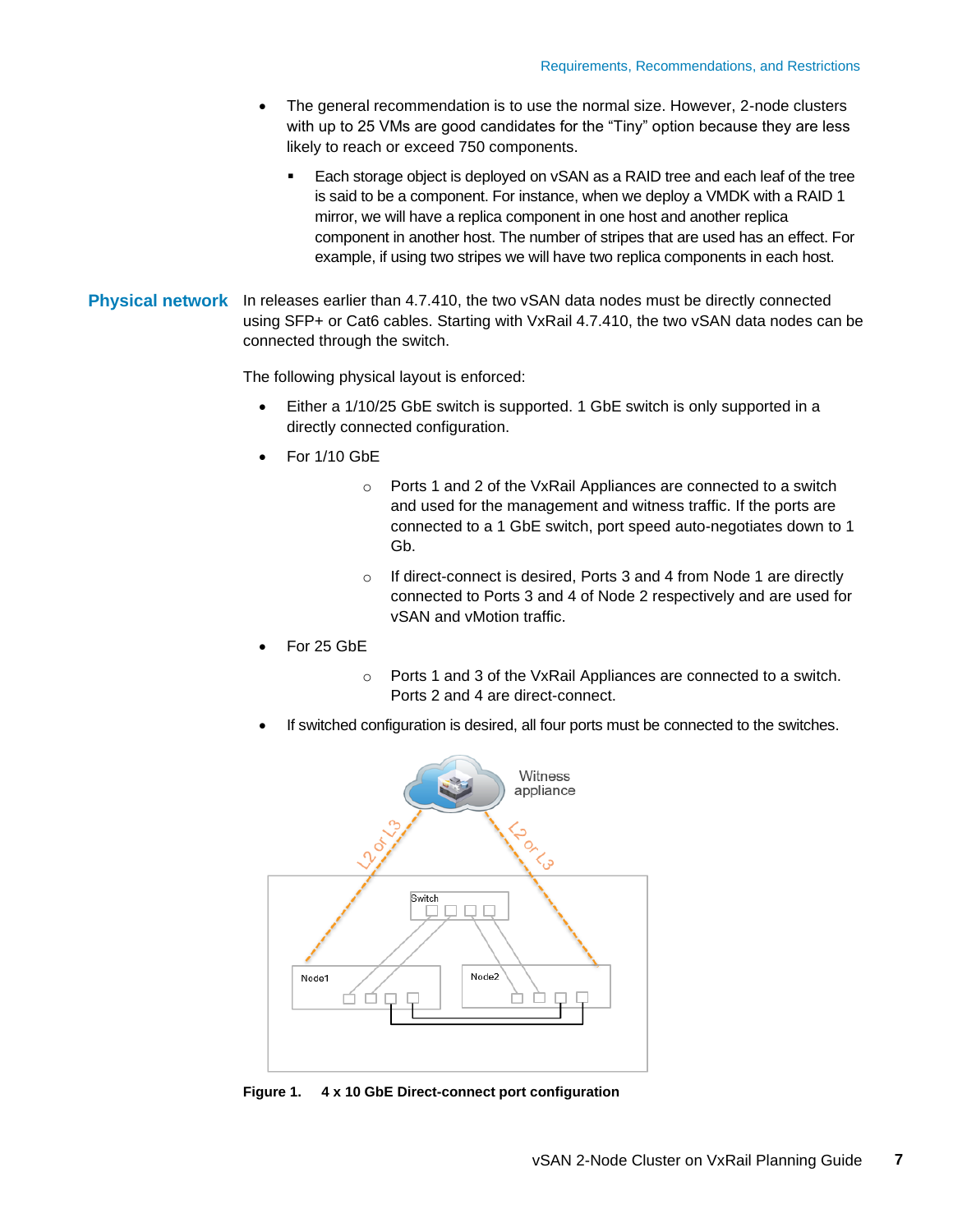

**Figure 2. 4 x 10 GbE ToR switch port configuration single switch (left) dual switch (right)** 

#### The following table lists the services that are needed. The incoming and outgoing firewall ports for these services should be opened. See<https://ports.vmware.com/home/vSphere> for the latest list of firewall ports. **Port requirements**

|  | Table 1. | <b>Service ports on VxRail Appliance</b> |
|--|----------|------------------------------------------|
|--|----------|------------------------------------------|

| <b>Services</b>                                  | Port         | <b>Protocol</b> | <b>To/From</b>                             |
|--------------------------------------------------|--------------|-----------------|--------------------------------------------|
| <b>vSAN Clustering Service</b>                   | 12345, 23451 | UDP             | vSAN Hosts                                 |
| vSAN Transport                                   | 2233         | TCP             | <b>vSAN Hosts</b>                          |
| vSAN VASA Vendor<br>Provider                     | 8080         | TCP             | vSAN Hosts and vCenter<br>Server           |
| vSAN Unicast Agent to the<br><b>Witness Host</b> | 12321        | UDP             | <b>vSAN Hosts and Witness</b><br>Appliance |

**Witness and Management network topology**

### VMware supports the following vSAN communications between vSAN nodes and the vSAN Witness host:

- Layer 2 (same subnet) for configurations with the Witness host in the same location
- Layer 3 (routed) for configurations with the Witness host in an alternate location such as at the main data center
	- A static route is required.

The maximum supported roundtrip time (RTT) between the vSAN 2-node cluster and the Witness is 500 milliseconds (250 milliseconds each way).

In the VxRail implementation of the vSAN 2-node cluster, a VMkernel interface is designated to carry traffic destined for the Witness host.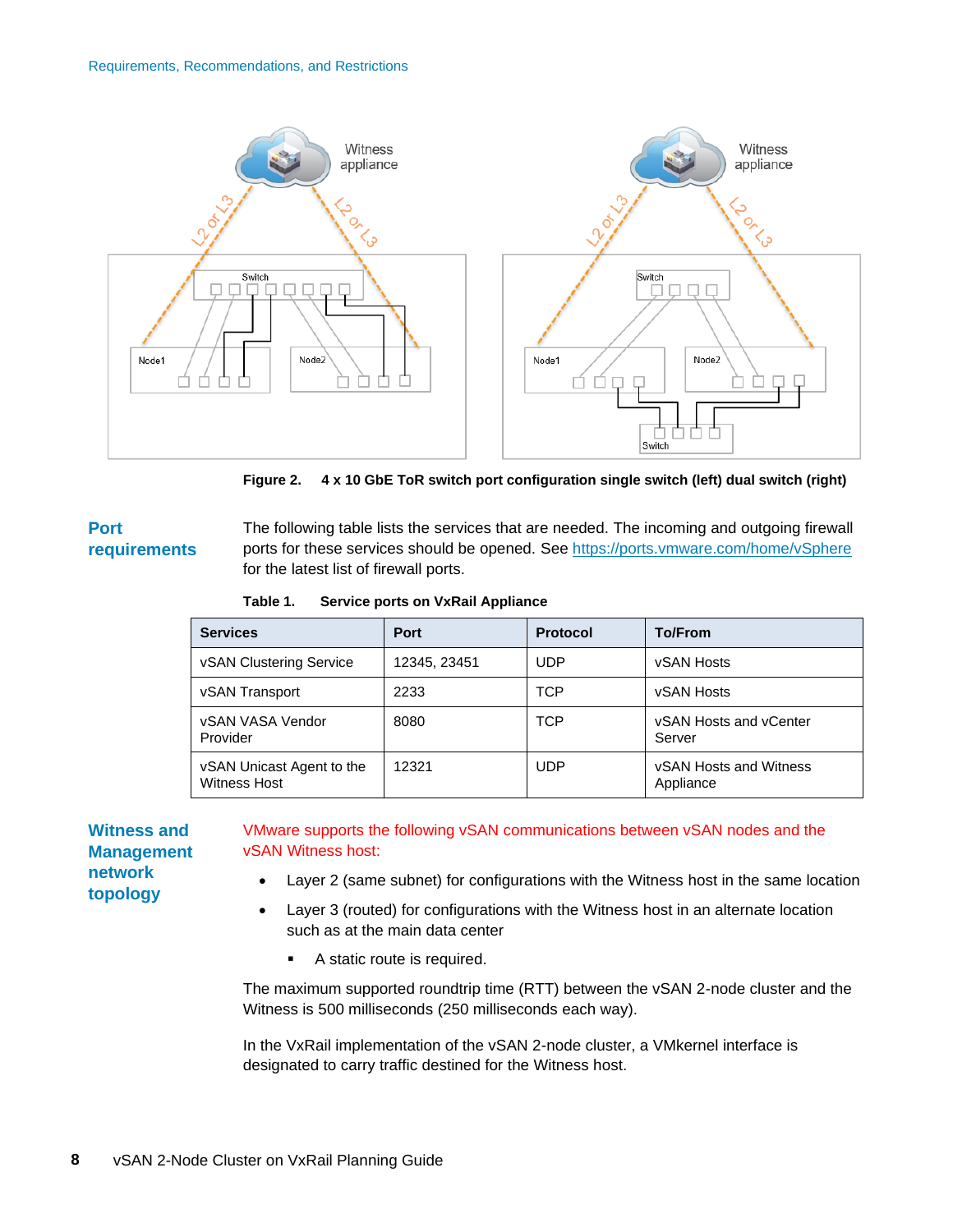

**Figure 3. 4x10G Direct-connect port configuration** 



**Figure 4. 4x25G Direct-connect port configuration**

Each vSAN host's vmk5 VMkernel interface is tagged with "witness" traffic. When using Layer 3, each vSAN host must have a static route configured for vmk5 and be able to properly access the vmk1 on the vSAN Witness host, which is tagged with "vSAN" traffic.

Likewise, the vmk1 interface on the Witness host must have a static route configured to properly communicate with vmk5 on each vSAN host.

**Network layout**

The following chart illustrates the network layout that is used by VxRail in the configuration of a vSAN 2-node cluster. Although VMware supports using an alternative vLAN other than vSAN vLAN for WTS, VxRail requires the WTS to have its own vLAN. This layout is specific to the VxRail vSAN 2-node cluster. The configuration of the management cluster is slightly different as described in the *VxRail Network Planning Guide*.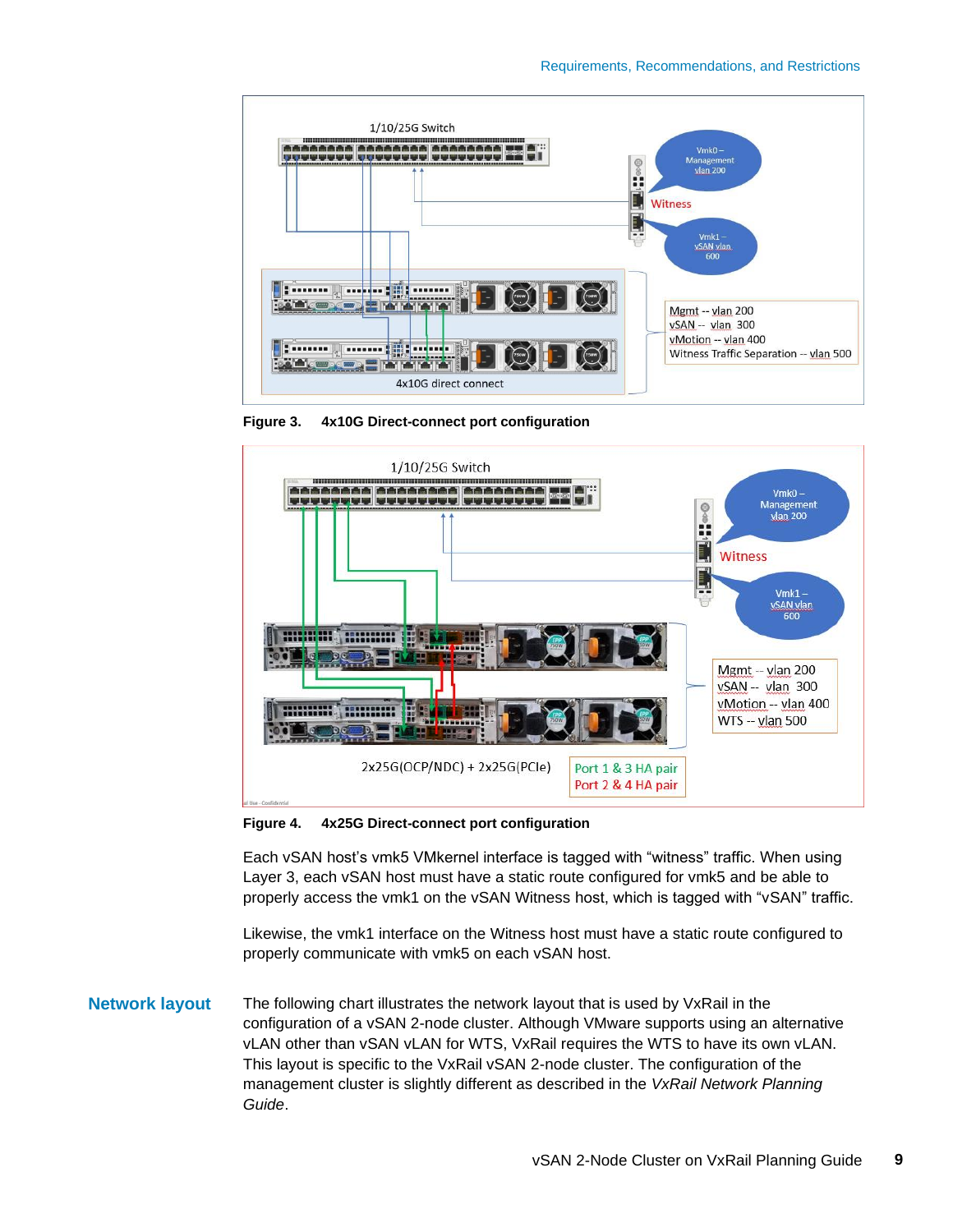#### Requirements, Recommendations, and Restrictions

| <b>Traffic</b>                                    | <b>Requirements</b><br><b>Members</b>         |                              | UPLINK1<br><b>NIOC</b> |               | <b>UPLINK2</b> | <b>UPLINK3</b> | <b>UPLINK4</b> |
|---------------------------------------------------|-----------------------------------------------|------------------------------|------------------------|---------------|----------------|----------------|----------------|
|                                                   |                                               |                              | <b>Shares</b>          | <b>VMNICO</b> | VMNIC1         | <b>VMNIC2</b>  | <b>VMNIC3</b>  |
| <b>Management</b><br><b>Network</b>               | Same VLAN as yCenter<br>Server network        | ESXi vmk2,                   | 40                     | Standby       | Active         | Unused         | Unused         |
| <b>vCenter</b><br><b>Server</b><br><b>Network</b> | Same VLAN as<br>management network            | vCenter, VxM<br><b>VNICO</b> |                        |               |                | Unused         | Unused         |
| <b>VxRail</b><br><b>Management</b>                | VLAN 3939, can't change<br>the physical port. | ESXi vmk0, VxM<br>VNIC1(New) |                        | Standby       | Active         | Unused         | Unused         |
| <b>Witness Traffic</b>                            |                                               | ESXi vmk5                    |                        | Active        | Standby        |                |                |
| <b>vSAN</b>                                       |                                               | ESXi vmk3                    | 100                    | Unused        | Unused         | Active         | Standby        |
| <b>vMotion</b>                                    |                                               | ESXi vmk4                    | 50                     | Unused        | Unused         | Standby        | Active         |
| <b>Virtual</b><br><b>Machines</b>                 |                                               | <b>Virtual Machines</b>      | 60                     | Active        | Standby        | Unused         | Unused         |

| Figure 5. | Network layout of a VxRail vSAN 2-node cluster |  |  |
|-----------|------------------------------------------------|--|--|
|           |                                                |  |  |

## **Capacity planning considerations**

In this section, we offer general recommendations for storage, CPU, memory, and link bandwidth sizing.

### **Storage capacity**

- A minimum of 25% to 30% of spare storage capacity is required for a 2-node cluster.
- Note that in a 2-node cluster, the protection method will be RAID 1. If a node fails, the surviving node will continue to operate with a single object's component.

### **CPU and memory capacity**

- When defining CPU and memory capacity, consider the minimum capacity required to satisfy the VM requirements while in a failed state.
- The general recommendation is to size a cluster to operate below 50% of the max CPU required, taking in consideration the projected growth in consumption.



**Figure 6. CPU capacity planning**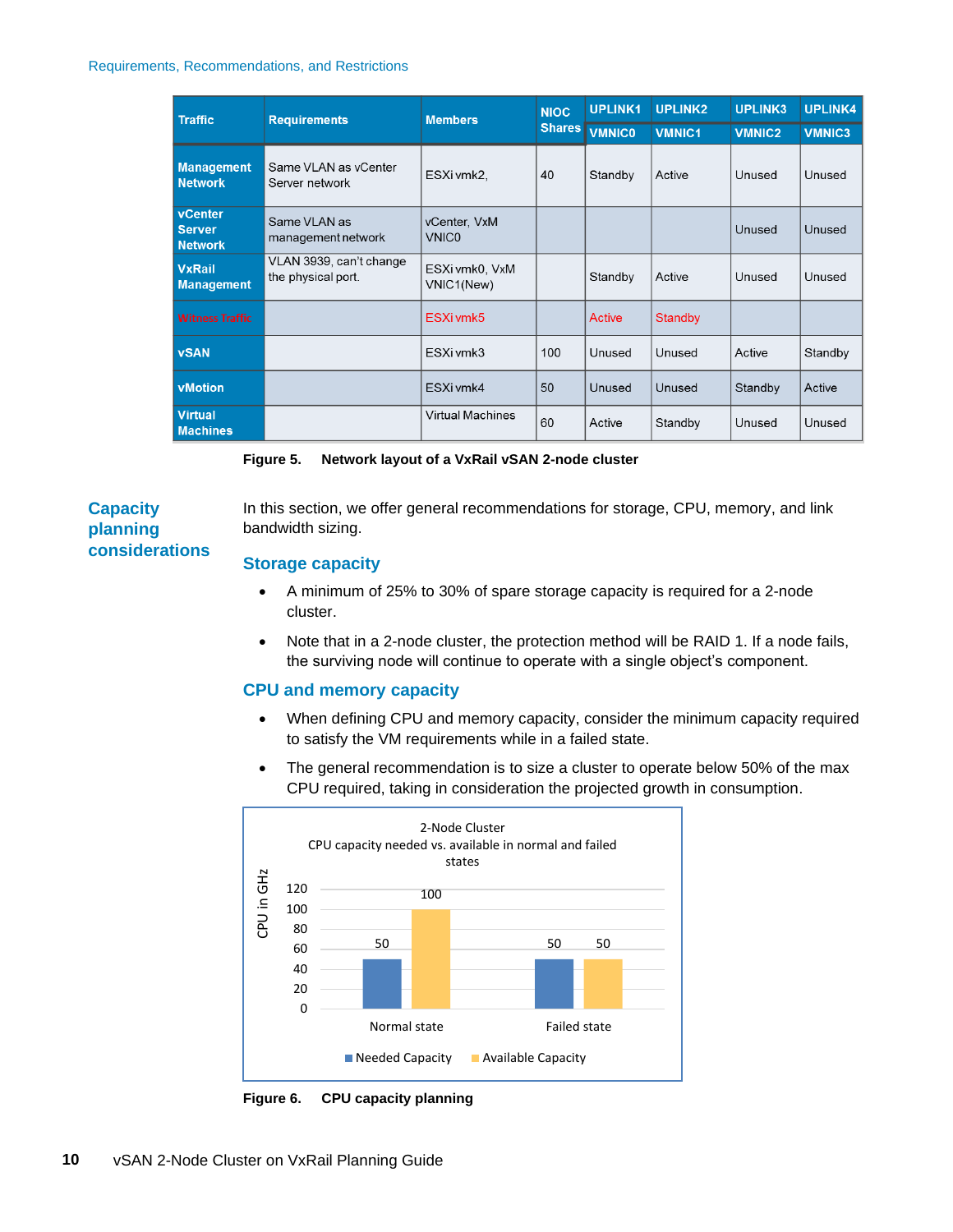### **Network Bandwidth**

Our measurements indicate that a regular T1 link can satisfy the network bandwidth requirements for the communications between Data Nodes <> vCenter Server and Data Nodes <> Witness Appliances. However, for the purpose of adapting the solution to different service level requirements, it is important to understand in more details the requirements for:

- Normal cluster operations
- Witness contingencies
- Services, such as maintenance, lifecycle management, and troubleshooting



**Figure 7. Network bandwidth planning considerations**

#### *Normal cluster operations*

- Normal cluster operations include the traffic between data nodes, vCenter Server, and the Witness appliance.
- During normal operations, the bulk of the traffic is between data nodes and vCenter Server. This traffic is affected primarily by number of VMs and number of components but, is typically very light load.
- Our measurements of a cluster with 25 VMs and near 1,000 components indicated a bandwidth consumption lower than 0.3 Mbps.

#### *Witness contingencies*

The Witness appliance does not maintain any data, only metadata component.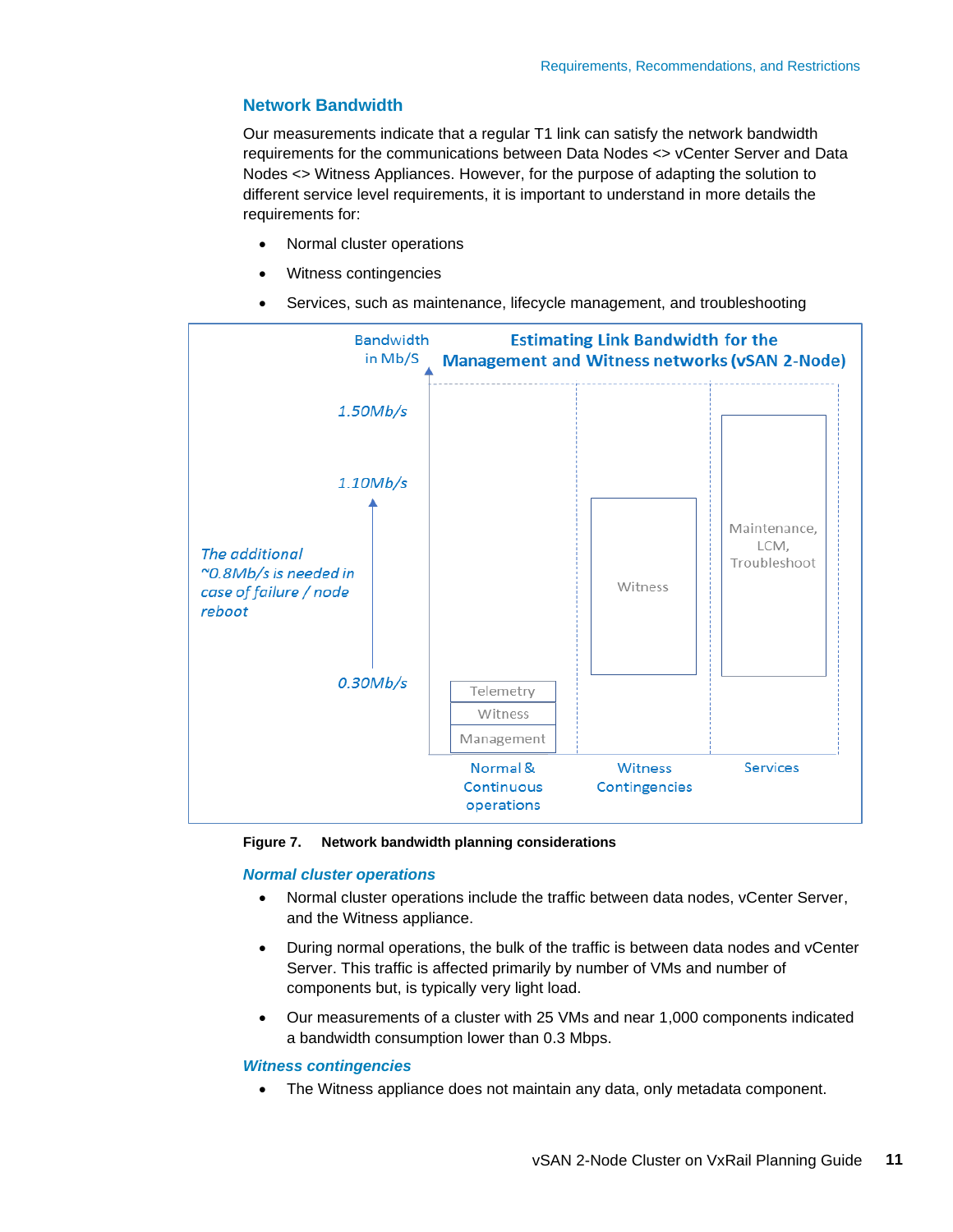- The Witness traffic can be influenced by the I/O workload running in the cluster, but in general, this is very small traffic while the cluster is in a normal state.
- In the event the primary node fails or is partitioned, the following occurs:
	- vSAN powers off the VMs in the failed host.
	- The secondary node is elected as the HA primary. The Witness host sends updates to the new primary, followed by the acknowledgment from the primary that the ownership is updated.
	- 1,138 bytes is required for each component update.
	- When the update is completed, quorum is formed between the secondary host and the Witness host, allowing the VMs to have access to their data and be powered on.
- The failover procedure requires enough bandwidth to allow for the ownership of components to change within a short interval of time.
- Our recommendation for a 2-node cluster with up to 25 VMs is that at least 0.8 Mbps be available to ensure a successful failover operation.

#### *Maintenance, lifecycle management and troubleshooting*

- The amount of bandwidth reserved for maintenance, lifecycle management and troubleshooting are determined primarily by the desired transfer times for large files.
- The log files that are used in troubleshooting are compressed and typically can be transferred in a reasonable time.
- The composite files that are used for software and firmware upgrades can be up to 4.0 GB and can take a long time to be transferred when using a T1 link. The bandwidth requirements should be evaluated in case you have specific maintenance window requirements.
	- As a reference, if using a T1 link, we expect that at least 1 Mb/s of bandwidth is available for the transfer of the composite file. We estimate that this transfer will take about nine hours.
- VxRail LCM will upgrade all of the cluster components. If you are running a VxRail version earlier than 4.7.300, the witness is not supported with LCM, and must be upgraded separately. **Node upgrades**

#### The vSAN licensing editions that are listed in the following table can be used on a vSAN 2-node cluster. **Licensing**

|                                   | <b>Standard</b> | <b>Advanced</b> | <b>Enterprise</b> | <b>Enterprise</b><br><b>Plus</b> |
|-----------------------------------|-----------------|-----------------|-------------------|----------------------------------|
| Storage Policy Based Mgmt.        |                 |                 |                   |                                  |
| <b>Virtual Distributed Switch</b> |                 |                 |                   |                                  |
| <b>Rack Awareness</b>             |                 |                 |                   |                                  |
| Software Checksum                 |                 |                 |                   |                                  |
| All-Flash Hardware                |                 |                 |                   |                                  |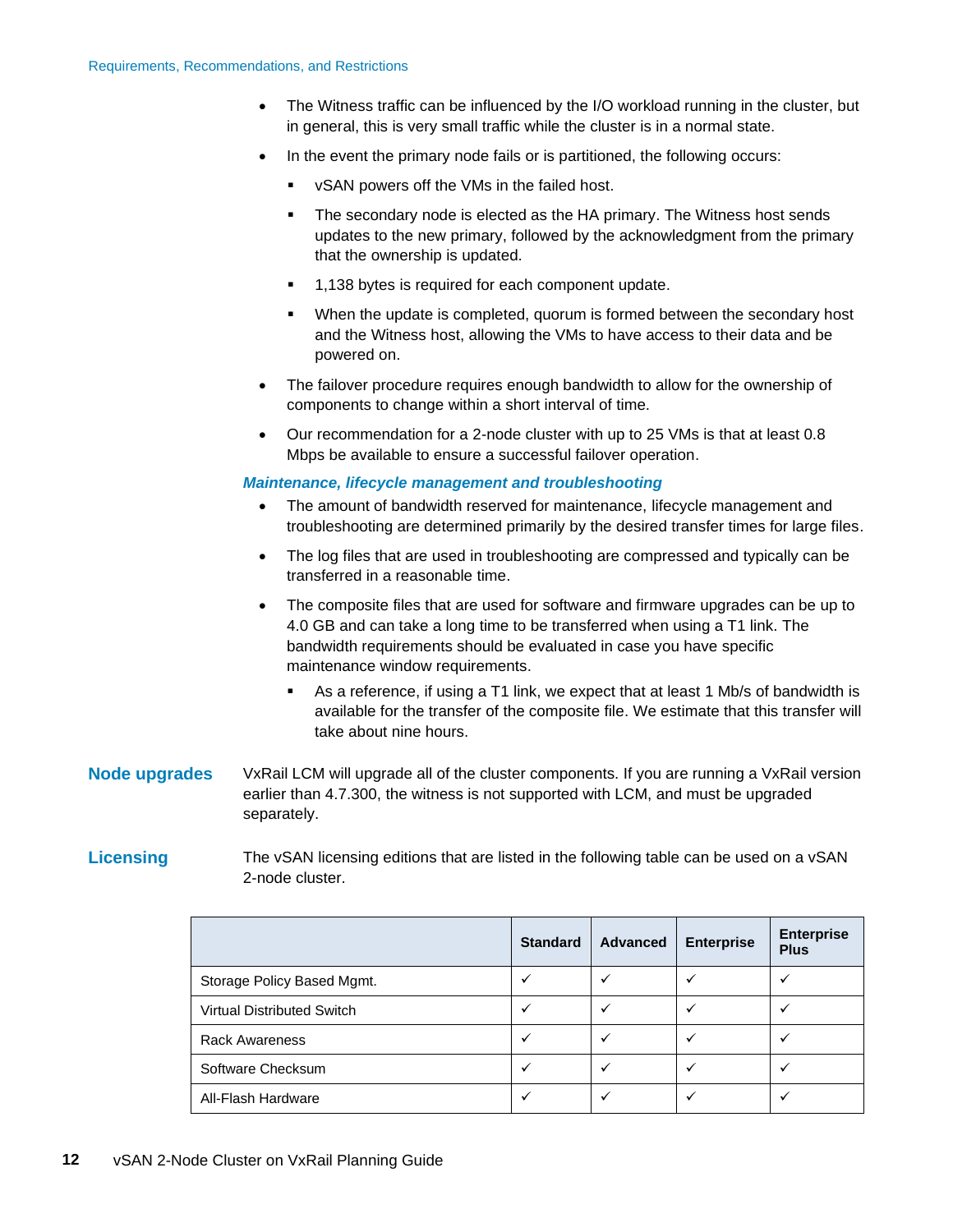| <b>iSCSI Target Service</b>                     |  |  |
|-------------------------------------------------|--|--|
| QoS - IOPS Limit                                |  |  |
| Cloud Native Storage                            |  |  |
| Deduplication and Compression                   |  |  |
| RAID-5/6 Erasure Coding                         |  |  |
| vRealize Operations with vCenter                |  |  |
| Data-at-Rest Encryption                         |  |  |
| Stretched Cluster with Local Failure Protection |  |  |

**Note:** VxRail 2-node clusters do not support the following:

- Expansion to more than two nodes before VxRail version 7.0.130
- RAID-5/6 erasure coding

While vSAN ROBO licenses are supported for VxRail vSAN 2-node clusters, these licenses are not orderable through VxRail. Witness Appliance license is not required but the host where the Witness resides needs the appropriate vSphere license. For more information, see the [VMware vSAN Licensing guide.](https://www.vmware.com/content/dam/digitalmarketing/vmware/en/pdf/products/vsan/vmware-vsan-67-licensing-guide.pdf)

## <span id="page-12-0"></span>**Deployment Types**

## **Centralized management (Option 1)**

In this scenario, the vCenter Servers and Witness virtual appliances are deployed at the same management cluster located at a main data center. One vCenter Server instance can manage multiple VxRail vSAN 2-node clusters but each VxRail vSAN 2-node cluster must have its own Witness.

Network bandwidth must meet the requirements stated earlier. Enhanced link mode is recommended.



**Figure 8. Centralized management of vCenter Server and Witness appliances**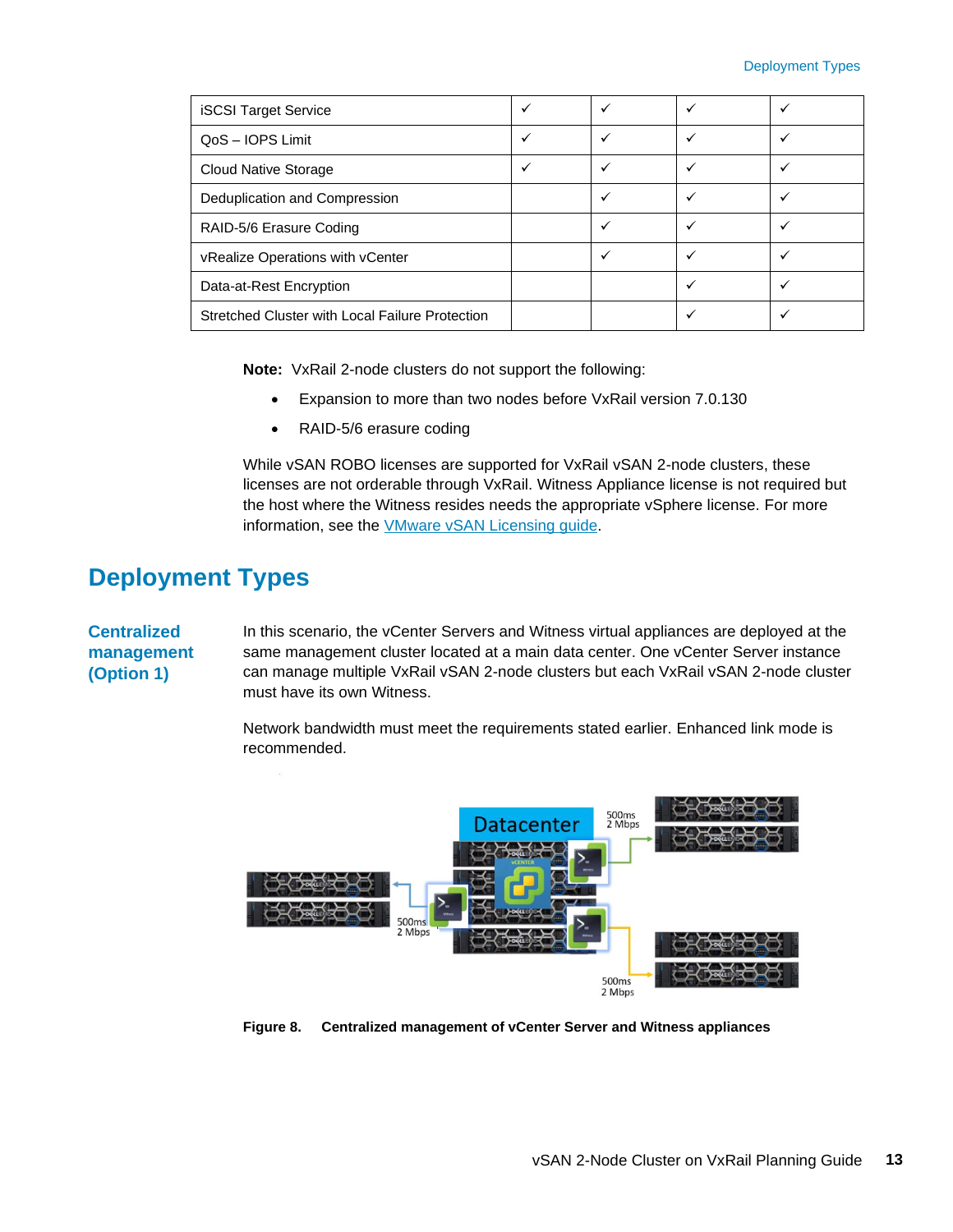## **Centralized management, localized Witness (Option 2)**

In this deployment option, the vCenter server is located at the main data center, but the vSAN Witness appliance and the two VxRail nodes are at the same location. An additional ESXi host is required to host the vSAN Witness appliance. vSAN Witness appliance cannot be hosted in the VxRail 2-node cluster.



**Figure 9. Centralized vCenter with local Witness Appliances**

### **Localized management and Witness (Option 3)**

In this option, the three fault domains are at the same location; the vCenter Server, vSAN Witness appliance, and the VxRail nodes. An additional ESXi host is required to host vSAN Witness appliance and customer-supplied vCenter Server. vSAN Witness appliance, and customer-supplied vCenter cannot be hosted in the VxRail vSAN 2-node cluster.



**Figure 10. Localized vCenter and Witness Appliance**

**Table 2. Deployment options considerations**

| <b>Option</b>                                       | <b>Pros</b>                                                                             | Cons                                                                |
|-----------------------------------------------------|-----------------------------------------------------------------------------------------|---------------------------------------------------------------------|
| Centralized Management<br>and Witness               | Single pane of glass for the<br>management of multiple 2-node<br>clusters               | Network costs for yCenter and<br>Witness communications             |
|                                                     | <b>Centralization of Witness</b><br>appliances reduces licensing and<br>hardware costs. |                                                                     |
| Centralized Management,<br><b>Iocalized Witness</b> | Single pane of glass for the<br>management of multiple 2-node                           | Network costs for yCenter<br>communications                         |
|                                                     | clusters                                                                                | Software and hardware costs for<br>deployment of witness appliances |